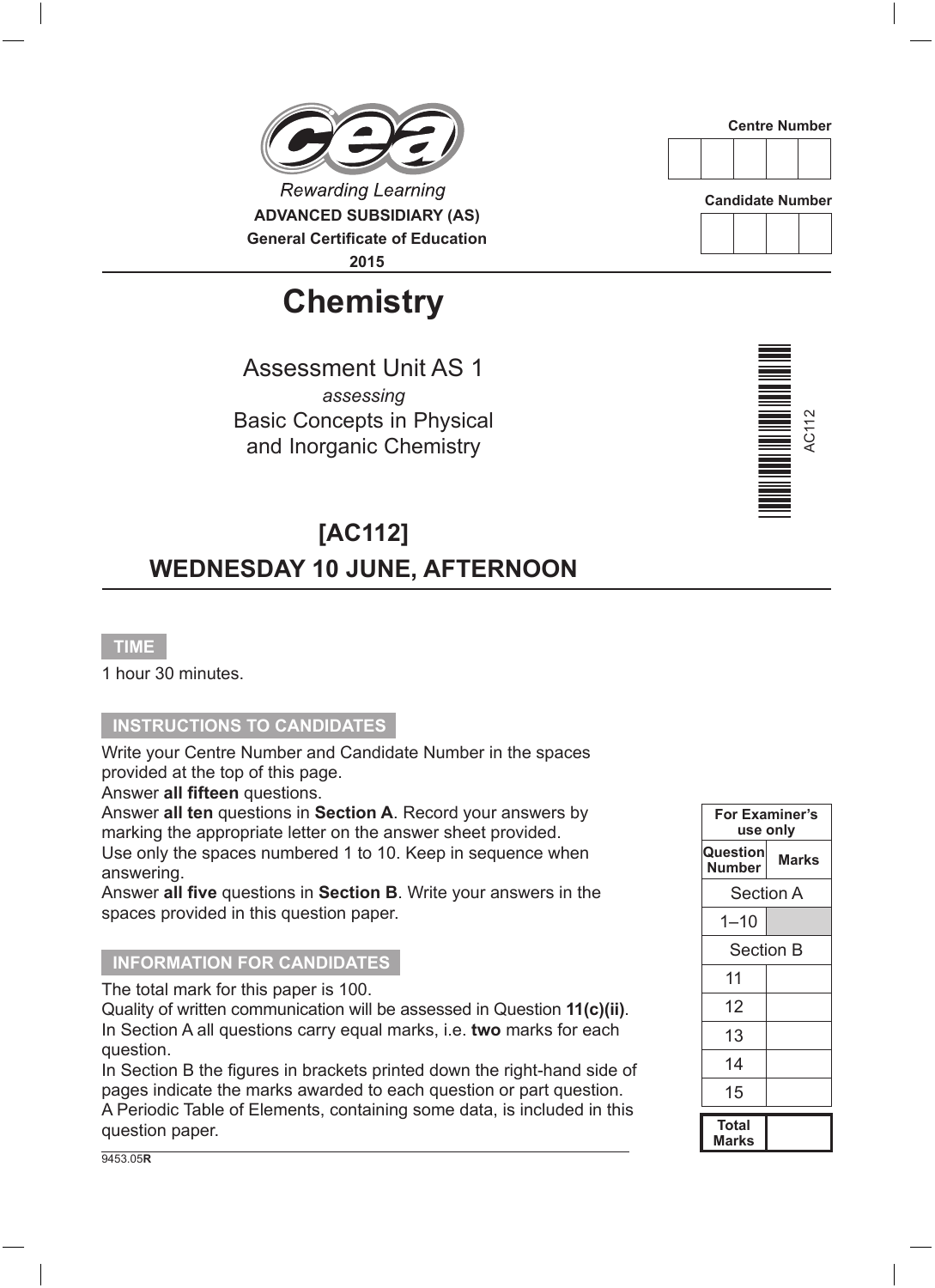#### **Section A**

For each of the following questions only **one** of the lettered responses (A–D) is correct.

#### **Select the correct response in each case and mark its code letter by connecting the dots as illustrated on the answer sheet**.

**1** Potassium dichromate has the formula  $K_2Cr_2O_7$ . Which one of the following lists the oxidation numbers of potassium and chromium in potassium dichromate?

| potassium<br>$A + 1$ | chromium<br>$+3$ |
|----------------------|------------------|
| $B + 1$              | $+6$             |
| $C + 2$              | $+3$             |
| $D + 2$              | $+6$             |

- **2** There are three bonding pairs and one lone pair of electrons around the central phosphorus atom in phosphine  $(PH_3)$ . Which one of the following describes the shape of the phosphine molecule?
	- A Bent
	- B Pyramidal
	- C Tetrahedral
	- D Trigonal planar
- **3** Which one of the following statements represents how the visible emission line spectrum of atomic hydrogen arises?
	- A Energy is given out when hydrogen atoms lose electrons to form ions
	- B Energy is given out when electrons move from higher energy levels to the  $n=1$  energy level
	- C Energy is given out when electrons move from higher energy levels to the  $n=2$  energy level
	- D Energy is given out when electrons move from the  $n=1$  energy level to higher energy levels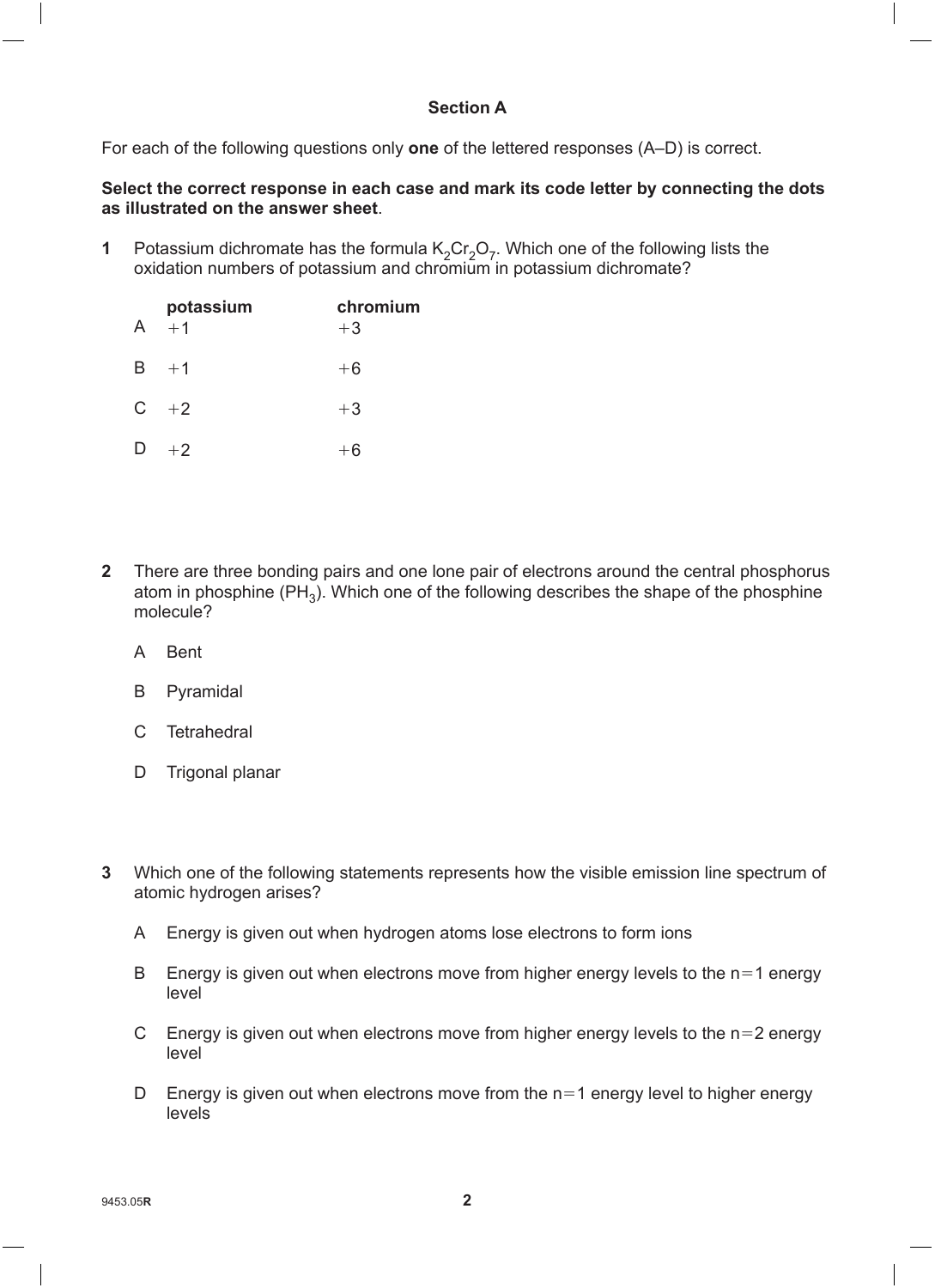**4** The table below shows the first six successive ionisation energies for a Period 2 element.

|                                                        | first | second | third | fourth | fifth | sixth |
|--------------------------------------------------------|-------|--------|-------|--------|-------|-------|
| <b>lonisation</b><br>Energy/<br>$kJ$ mol <sup>-1</sup> | 1090  | 2350   | 4610  | 6220   | 37800 | 47000 |

Which one of the following elements has these ionisation energies?

- A Carbon
- B Fluorine
- C Nitrogen
- D Oxygen
- **5** Which one of the following elements forms an ion with a double negative charge that has the same electronic configuration as argon?
	- A Calcium
	- B Chlorine
	- C Selenium
	- D Sulfur
- **6** Boron trichloride reacts with water to form a strongly acidic solution as shown below.

$$
\text{BCI}_3 + 3\text{H}_2\text{O} \rightarrow \text{H}_3\text{BO}_3 + 3\text{HCl}
$$

When 21.6g of BCl<sub>3</sub> is dissolved in 250 cm<sup>3</sup> of water the concentration of the hydrochloric acid in this solution is

- A  $0.55$  mol dm<sup>-3</sup>.
- $B = 0.74$  mol dm<sup>-3</sup>.
- C  $2.21 \text{ mol dm}^{-3}$ .
- D  $2.94 \text{ mol dm}^{-3}$ .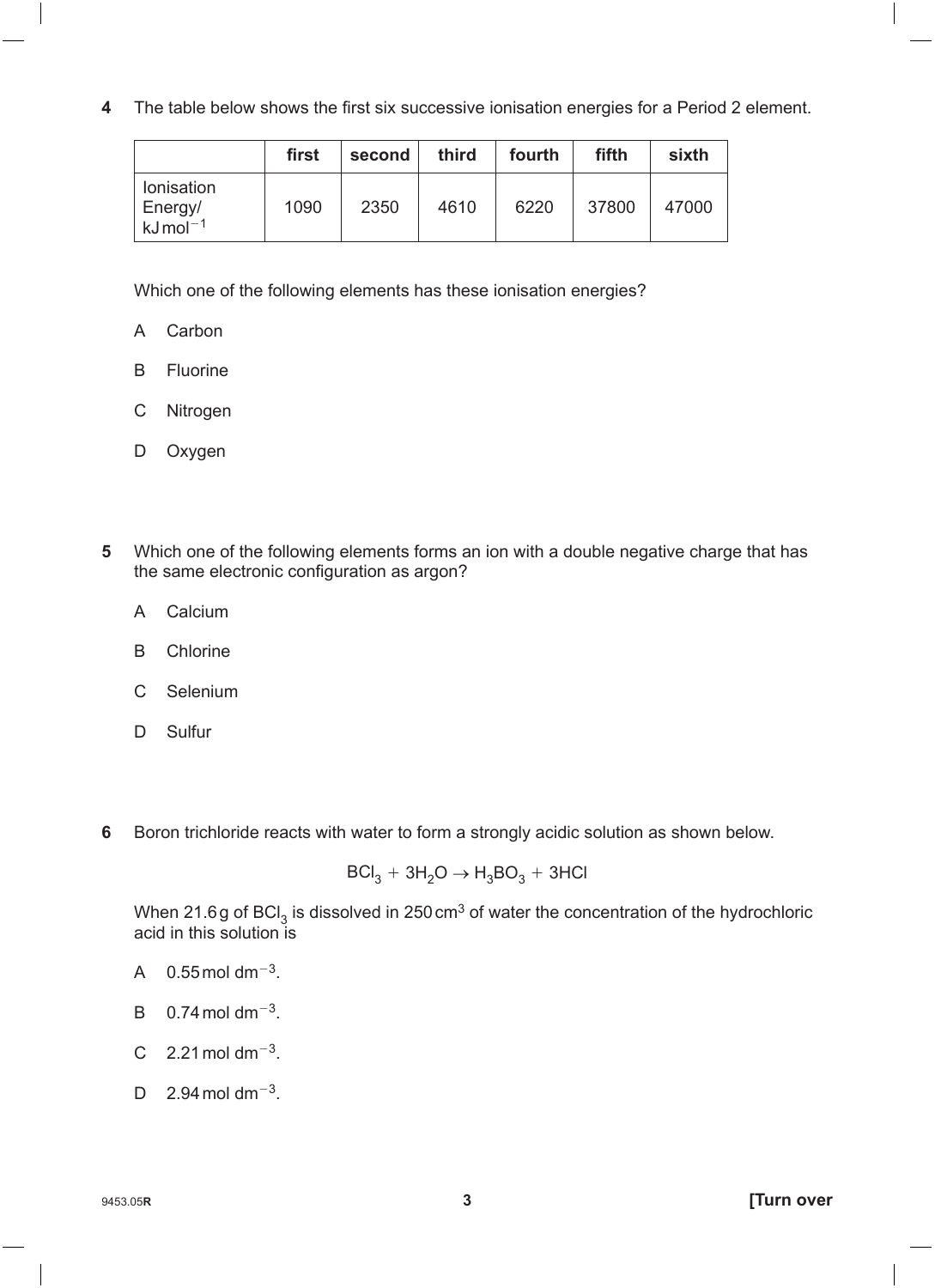**7** The chlorate(V) ion,  $CIO_3^-$ , may be reduced to chlorine.

$$
2ClO_3^-(aq) + xH^+(aq) + ye^- \rightarrow Cl_2(aq) + zH_2O(l)
$$

Which one of the following represents the correct values of *x*, *y* and *z*?

|                         | X  | У  | z              |
|-------------------------|----|----|----------------|
| $\overline{\mathsf{A}}$ | 6  | 6  | 3              |
| B                       | 6  | 4  | $\mathfrak{S}$ |
| $\mathsf C$             | 12 | 10 | 6              |
| D                       | 12 | 12 | 6              |

- **8** Which one of the following is the most powerful reducing agent?
	- A Bromine atom
	- B Chlorine atom
	- C Fluoride ion
	- D lodide ion
- **9** Which one of the following elements would be expected to form the smallest ion with a noble gas configuration?
	- A Aluminium
	- B Chlorine
	- C Sodium
	- D Sulfur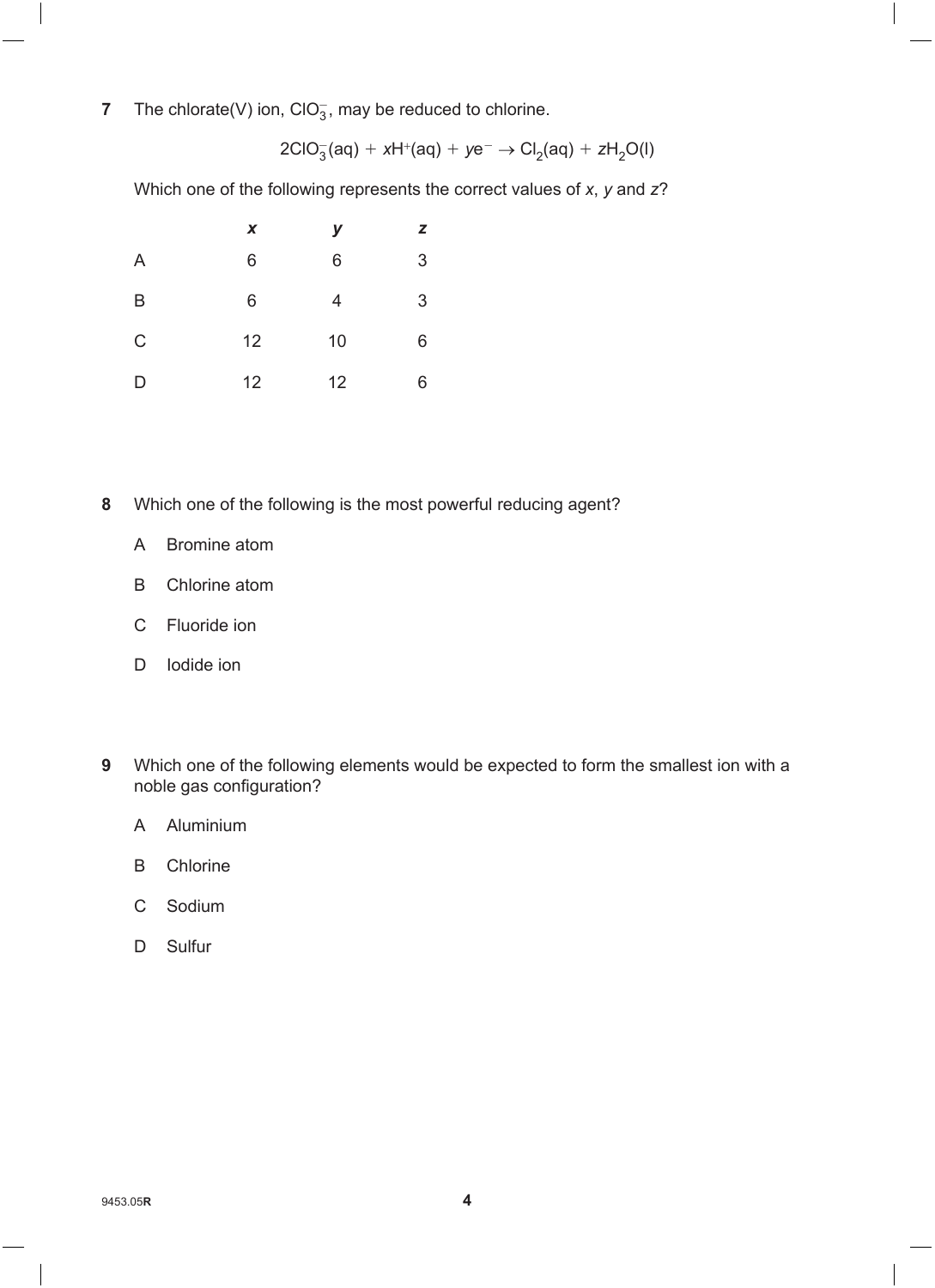- **10** Which one of the following equations represents the first ionisation energy of fluorine?
	- A  $F_2(g) + 2e^- \rightarrow 2F^-(g)$
	- B  $F(g) + e^- \rightarrow F^-(g)$
	- C  $F(g) \to F^+(g) + e^-$
	- D  $F_2(g) \to 2F^+(g) + 2e^-$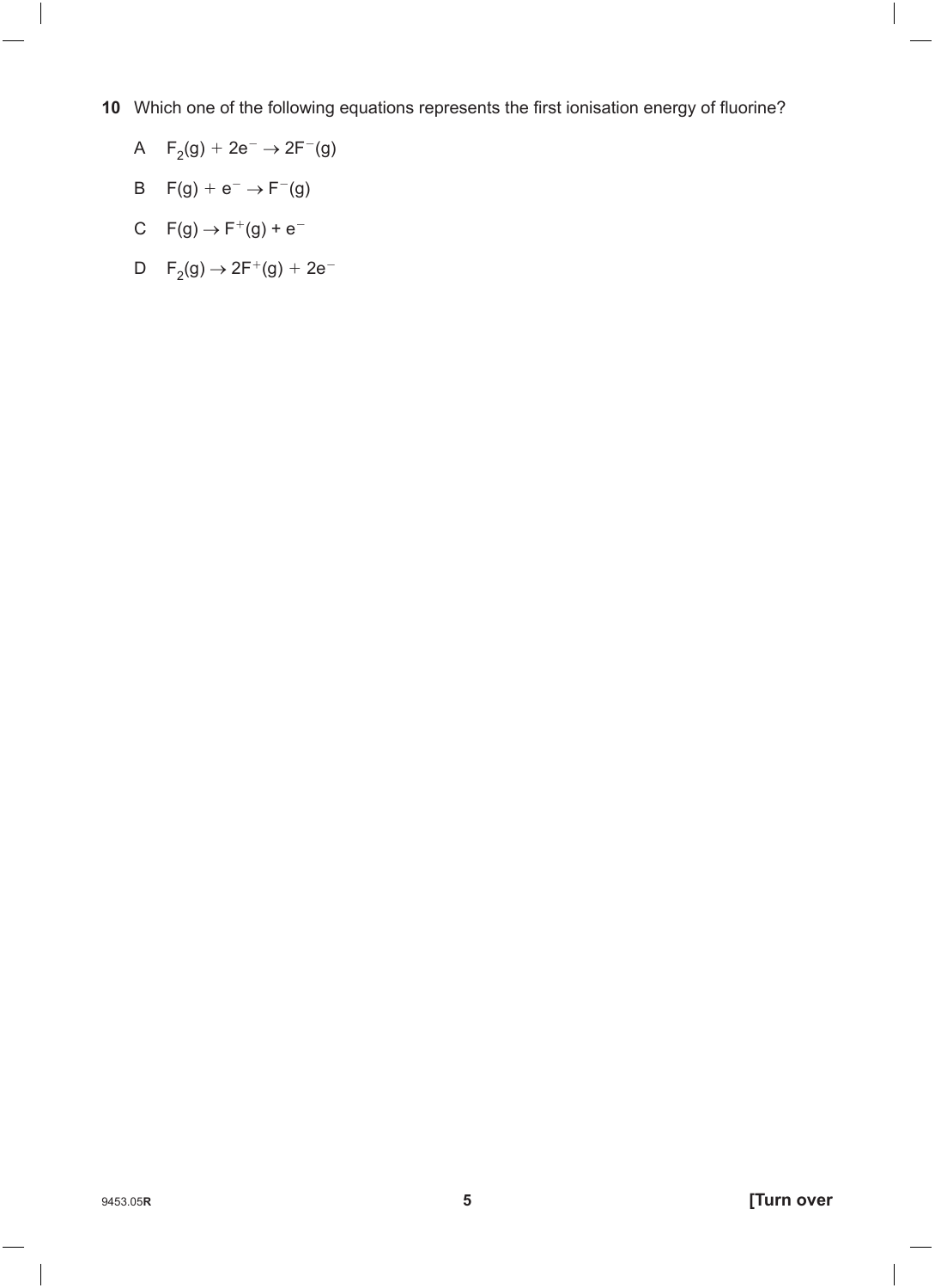#### **Section B**

Answer **all five** questions in this section.

- **11** Beryllium is a hard silver-white metal which was first isolated by Wöhler in 1828 by the reaction of potassium with beryllium chloride. Potassium being more reactive than beryllium gave a metallic solid in a strongly exothermic process.
	- **(a)** Write the equation for the reaction of potassium with beryllium chloride.
	- **(b)** Beryllium chloride can be prepared by the reaction of beryllium with chlorine or hydrogen chloride. Write equations for both of these reactions.

[2]

**(c)** Beryllium chloride is a covalent molecule with a melting point of 400°C. Its electronic structure is shown below.

| XX. |                                                                  | XX. |  |
|-----|------------------------------------------------------------------|-----|--|
|     | $\frac{x}{x}$ Cl $\frac{1}{x}$ Be $\frac{1}{x}$ Cl $\frac{x}{x}$ |     |  |
| XX. |                                                                  | XX. |  |

It reacts vigorously with water.

$$
BeCl_2 + 2H_2O \rightarrow Be(OH)_2 + 2HCl
$$

**(i)** Name and explain the shape of the beryllium chloride molecule.

[3]

 $[1]$ 

**Examiner Only Marks Remark**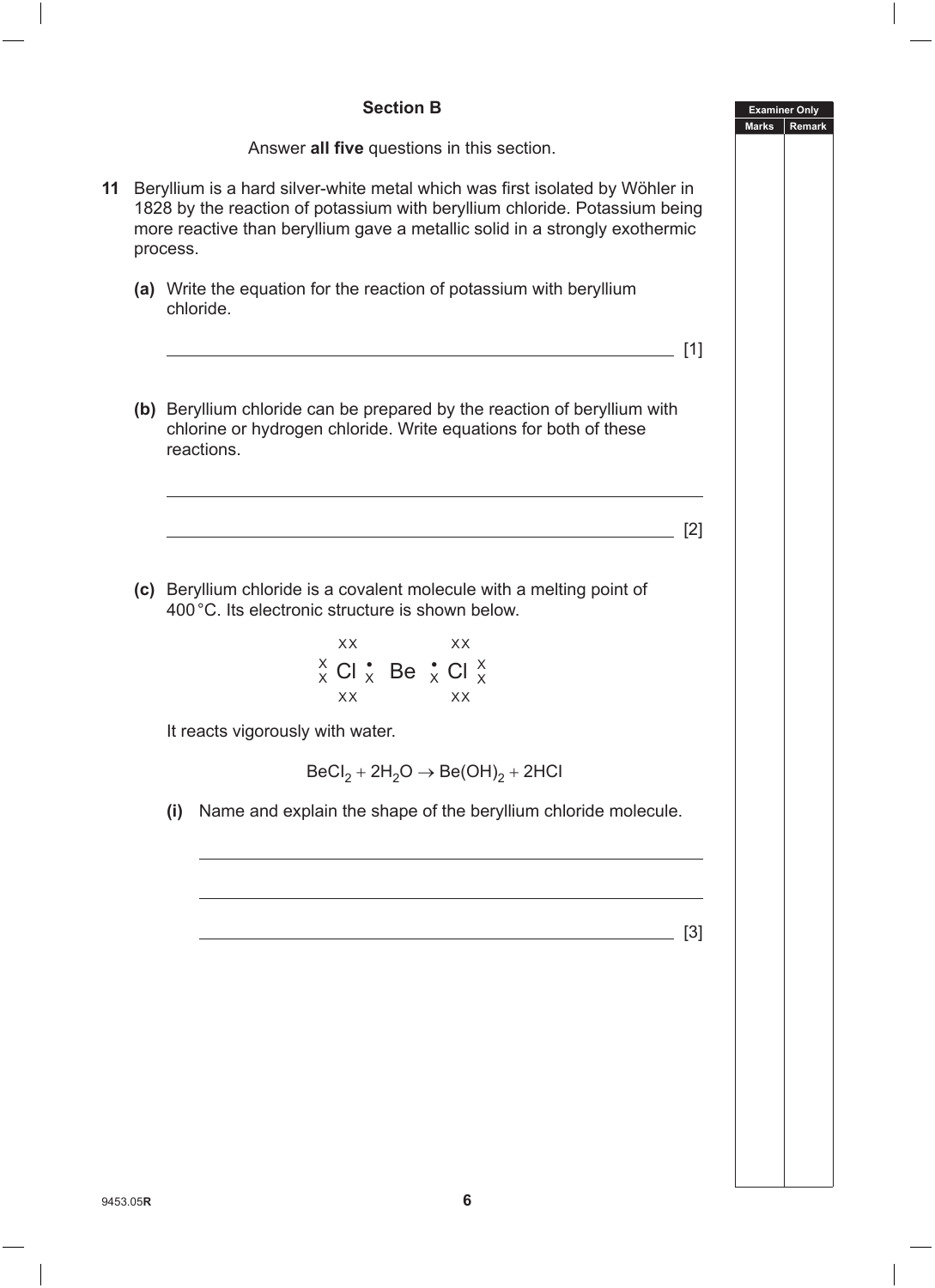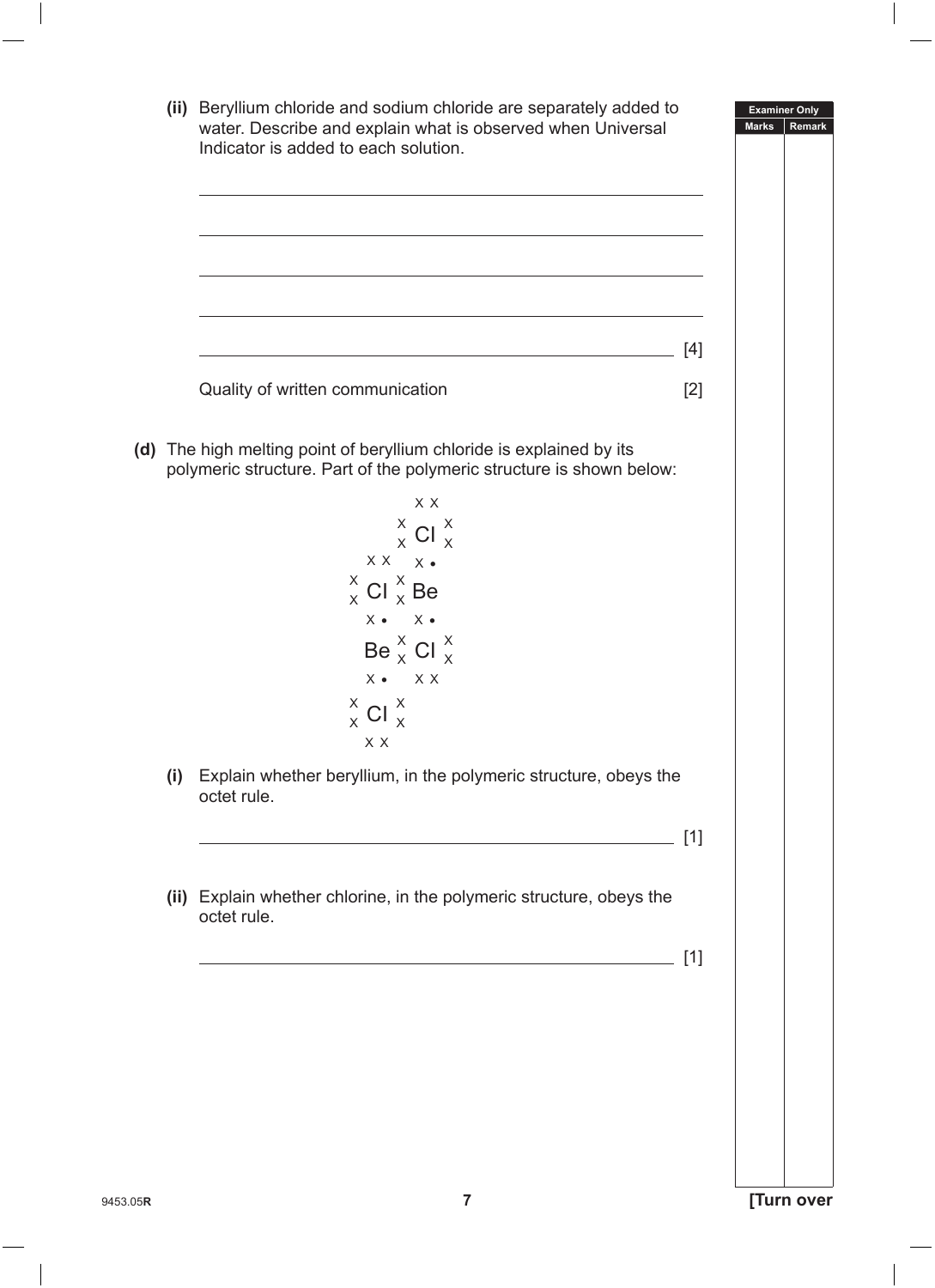| (iii) Some of the chlorine atoms in the polymeric structure are forming<br>coordinate bonds. Explain this term. | <b>Examiner Only</b><br><b>Marks</b><br>Remark |
|-----------------------------------------------------------------------------------------------------------------|------------------------------------------------|
|                                                                                                                 | $[2]$                                          |
| (iv) Explain why the polymeric structure has a high melting point.                                              |                                                |
|                                                                                                                 | $[2]$                                          |
|                                                                                                                 |                                                |
|                                                                                                                 |                                                |
|                                                                                                                 |                                                |
|                                                                                                                 |                                                |
|                                                                                                                 |                                                |
|                                                                                                                 |                                                |
|                                                                                                                 |                                                |
|                                                                                                                 |                                                |
|                                                                                                                 |                                                |
|                                                                                                                 |                                                |
|                                                                                                                 |                                                |
|                                                                                                                 |                                                |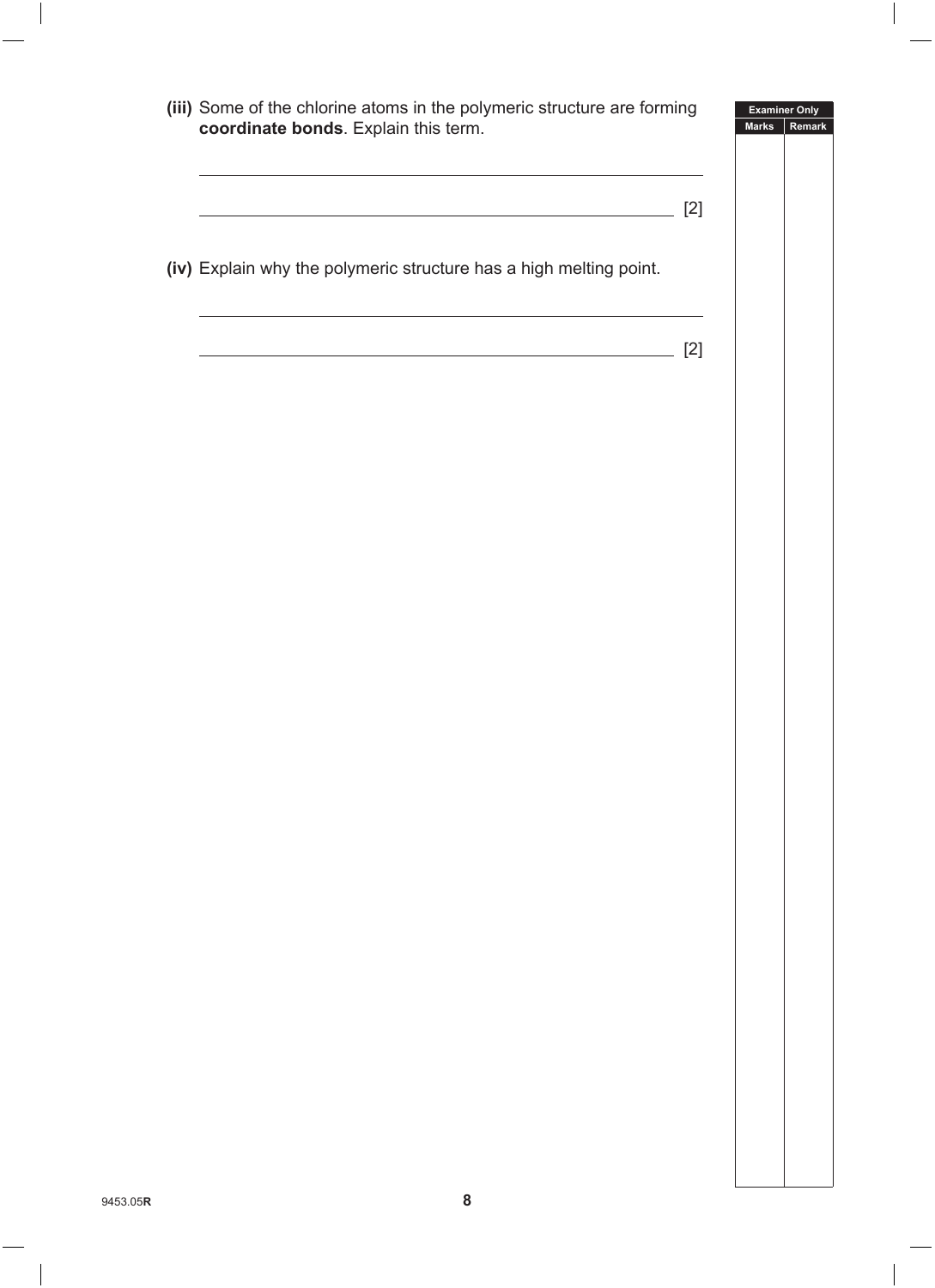### **BLANK PAGE**

(Questions continue overleaf)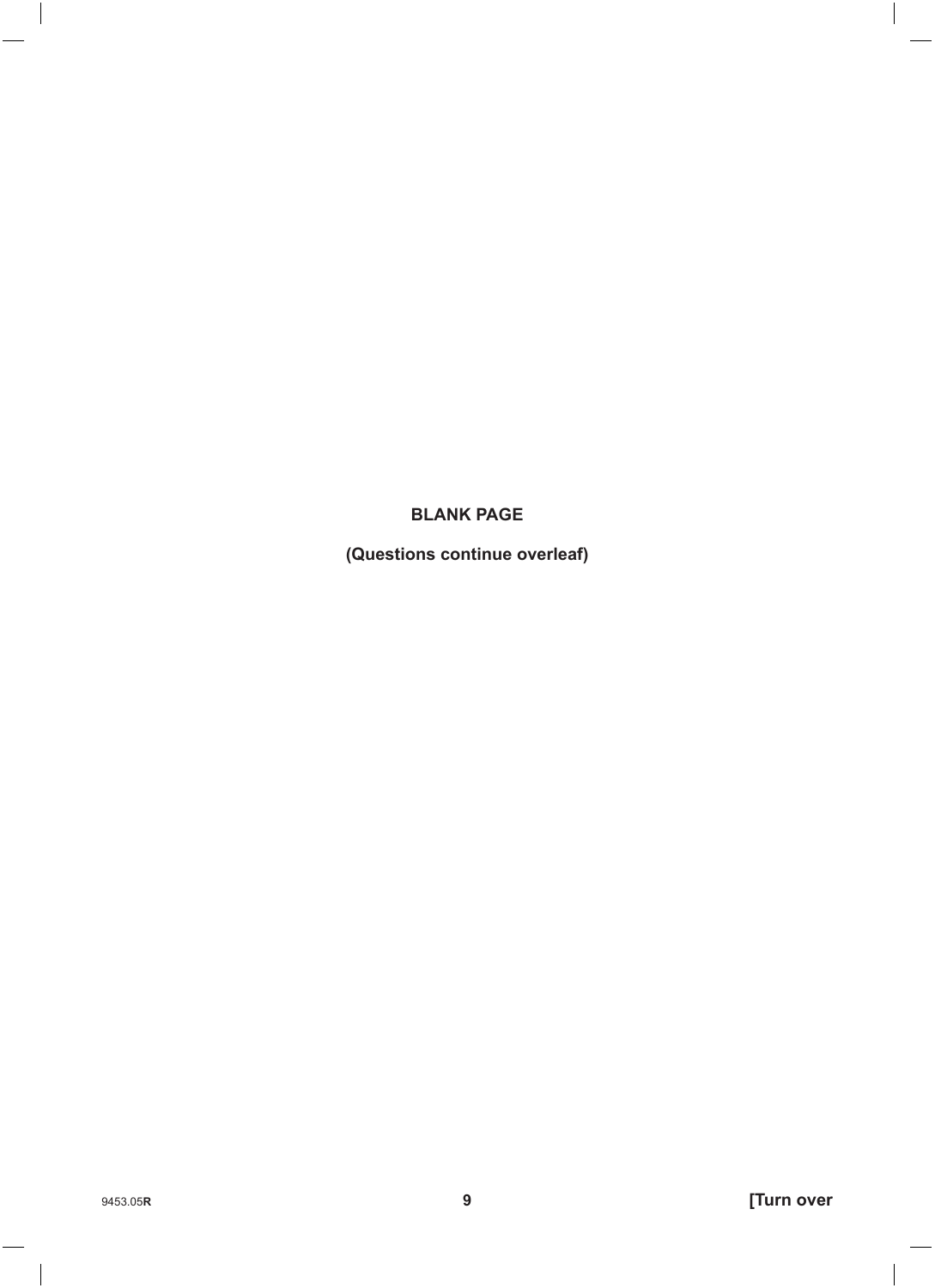|  | electrons that are present in each of the isotopes.                                                                                           |         |          |           |  |
|--|-----------------------------------------------------------------------------------------------------------------------------------------------|---------|----------|-----------|--|
|  | isotope                                                                                                                                       | protons | neutrons | electrons |  |
|  | 54Fe                                                                                                                                          |         |          |           |  |
|  | 56Fe                                                                                                                                          |         |          |           |  |
|  | 57Fe                                                                                                                                          |         |          | $[3]$     |  |
|  |                                                                                                                                               |         |          |           |  |
|  | (ii) From the mass spectrum the relative abundances of the isotopes<br>in this sample of iron were found to be as follows:                    |         |          |           |  |
|  | m/z ratio                                                                                                                                     | 54      | 56       | 57        |  |
|  | % abundance                                                                                                                                   | 5.8     | 91.6     | 2.6       |  |
|  |                                                                                                                                               |         |          | [2]       |  |
|  | (iii) Explain the difference, if any, in the chemical properties of the<br>isotopes of iron.                                                  |         |          |           |  |
|  |                                                                                                                                               |         |          | [1]       |  |
|  | (b) (i) Write the electronic configuration of an $Fe2+$ ion.                                                                                  |         |          | [1]       |  |
|  | (ii) When chlorine gas is bubbled through a solution of $Fe2+$ ions,<br>oxidation to $Fe3+$ ions occurs. Write an equation for this reaction. |         |          |           |  |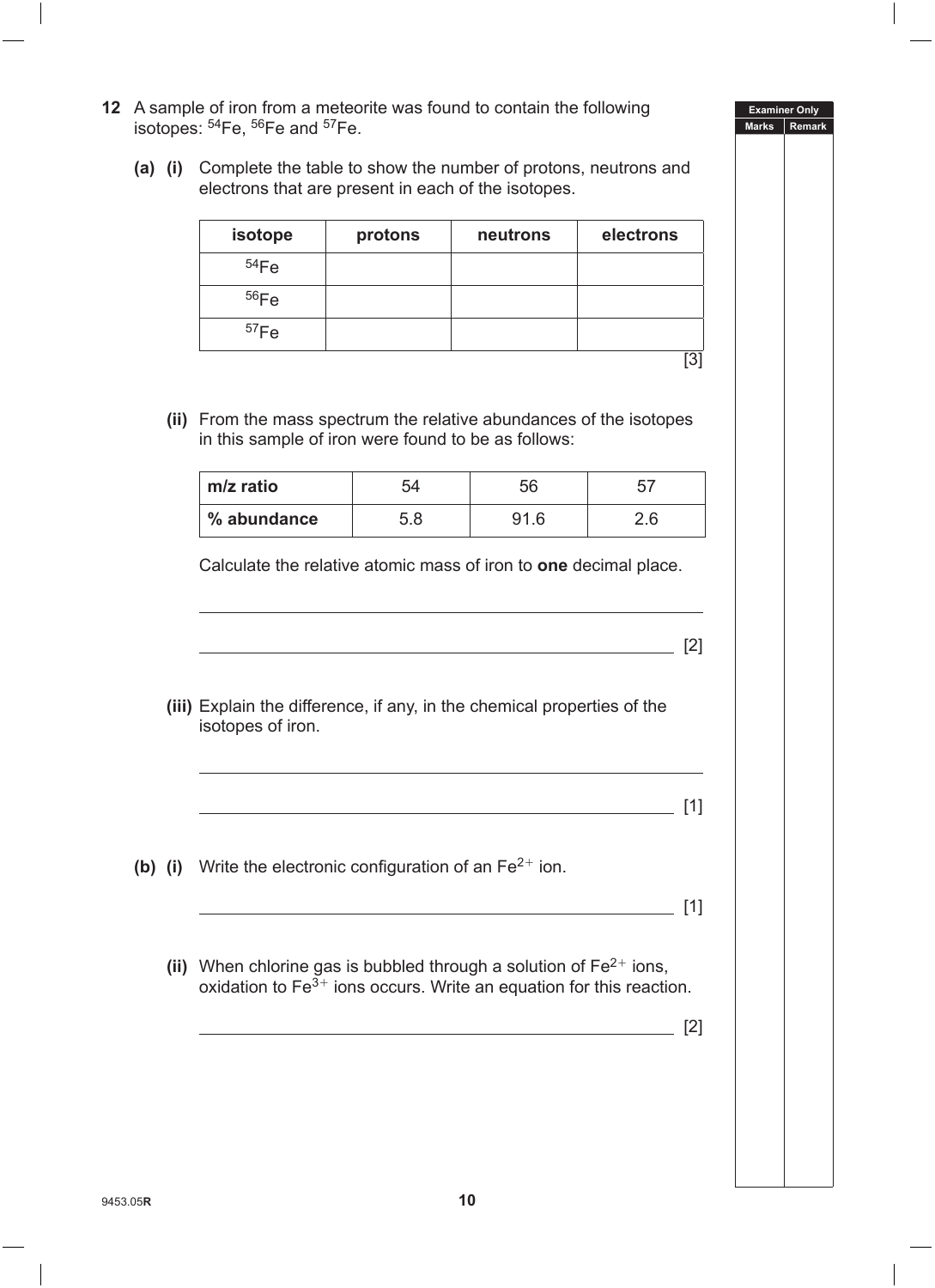| (iii) With reference to s,p,d notation explain the stability of the $Fe^{3+}$ ion relative to the Fe <sup>2+</sup> ion. | <b>Marks</b> |  |
|-------------------------------------------------------------------------------------------------------------------------|--------------|--|
|                                                                                                                         |              |  |
|                                                                                                                         | $[2]$        |  |
|                                                                                                                         |              |  |
|                                                                                                                         |              |  |
|                                                                                                                         |              |  |
|                                                                                                                         |              |  |
|                                                                                                                         |              |  |
|                                                                                                                         |              |  |
|                                                                                                                         |              |  |
|                                                                                                                         |              |  |
|                                                                                                                         |              |  |
|                                                                                                                         |              |  |
|                                                                                                                         |              |  |
|                                                                                                                         |              |  |
|                                                                                                                         |              |  |
|                                                                                                                         |              |  |
|                                                                                                                         |              |  |
|                                                                                                                         |              |  |
|                                                                                                                         |              |  |
|                                                                                                                         |              |  |
|                                                                                                                         |              |  |
|                                                                                                                         |              |  |
|                                                                                                                         |              |  |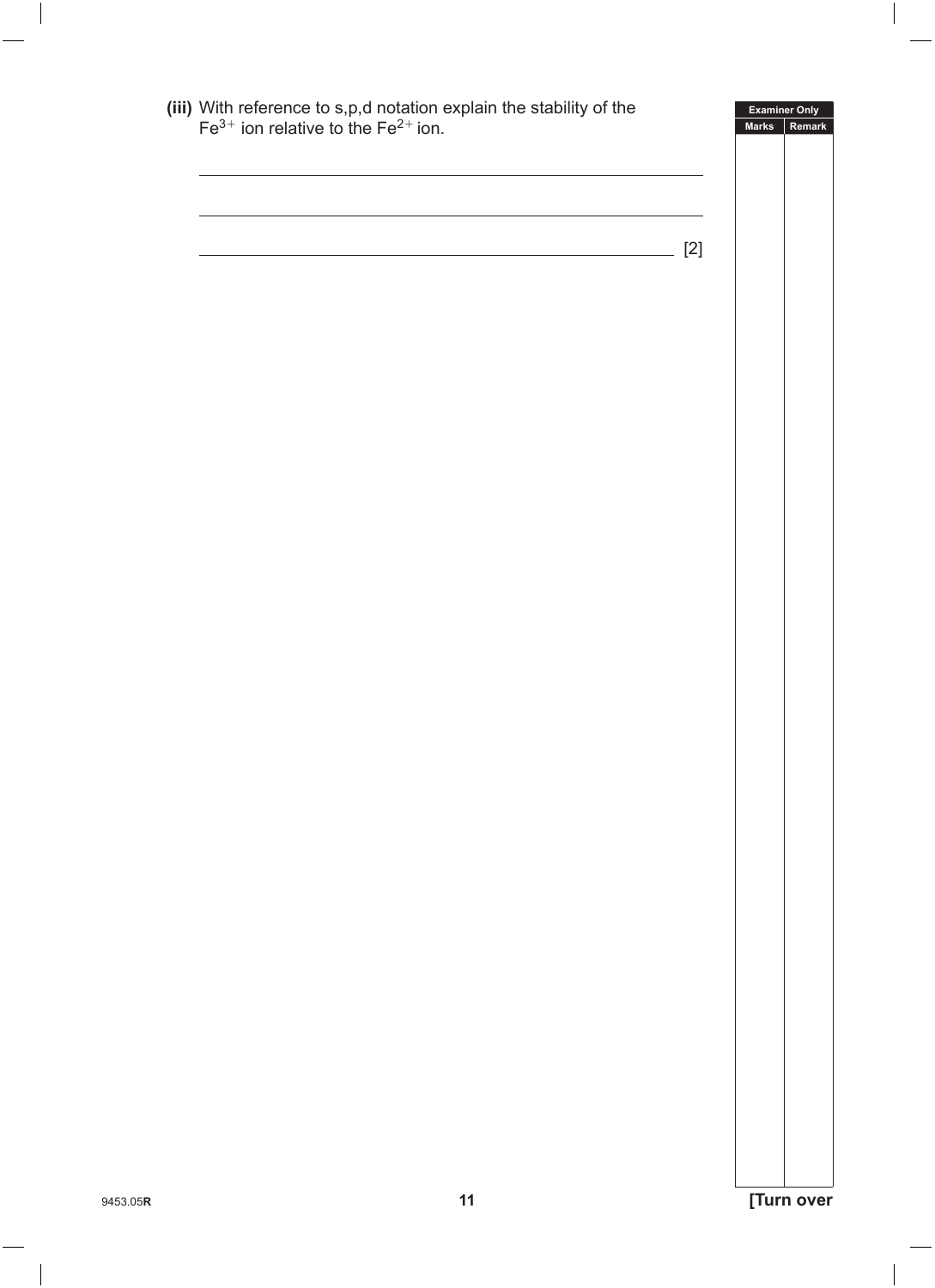|  |     | 13 The combustion of Group I metals forms their oxides. Depending on the<br>reaction conditions sodium can form the peroxide, $Na2O2$ .                                                                                                            |     | <b>Examiner Only</b><br><b>Marks</b><br><b>Remark</b> |
|--|-----|----------------------------------------------------------------------------------------------------------------------------------------------------------------------------------------------------------------------------------------------------|-----|-------------------------------------------------------|
|  |     | (a) (i) Write an equation for the reaction of sodium with oxygen to form<br>the peroxide.                                                                                                                                                          |     |                                                       |
|  |     |                                                                                                                                                                                                                                                    | [1] |                                                       |
|  |     | (ii) At higher temperatures and pressures a different oxide Y is<br>formed. One mole of Y contains the Avogadro number of $O^{2-}$ ions<br>and $1.2 \times 10^{24}$ Na <sup>+</sup> ions. Deduce the formula of Y.                                 |     |                                                       |
|  |     |                                                                                                                                                                                                                                                    | [1] |                                                       |
|  |     | (b) If a large amount of energy is supplied to sodium vapour it ionises.<br>The 1 <sup>st</sup> ionisation energy for sodium is 500 kJ mol <sup><math>-1</math></sup> . Calculate the<br>wavelength of energy absorbed in nm by the sodium vapour. |     |                                                       |
|  |     | $(1 \text{ nm} = 1 \times 10^{-9} \text{ m}$ $c = 3.0 \times 10^{8} \text{ m s}^{-1})$                                                                                                                                                             |     |                                                       |
|  |     |                                                                                                                                                                                                                                                    |     |                                                       |
|  |     |                                                                                                                                                                                                                                                    |     |                                                       |
|  |     |                                                                                                                                                                                                                                                    | [4] |                                                       |
|  |     | (c) When strongly heated sodium reacts with ammonia to form sodium<br>amide, $N$ aNH <sub>2</sub> , and hydrogen.                                                                                                                                  |     |                                                       |
|  | (i) | Write the equation for the reaction between sodium and ammonia.                                                                                                                                                                                    |     |                                                       |
|  |     |                                                                                                                                                                                                                                                    | [1] |                                                       |
|  |     |                                                                                                                                                                                                                                                    |     |                                                       |
|  |     |                                                                                                                                                                                                                                                    |     |                                                       |
|  |     |                                                                                                                                                                                                                                                    |     |                                                       |
|  |     |                                                                                                                                                                                                                                                    |     |                                                       |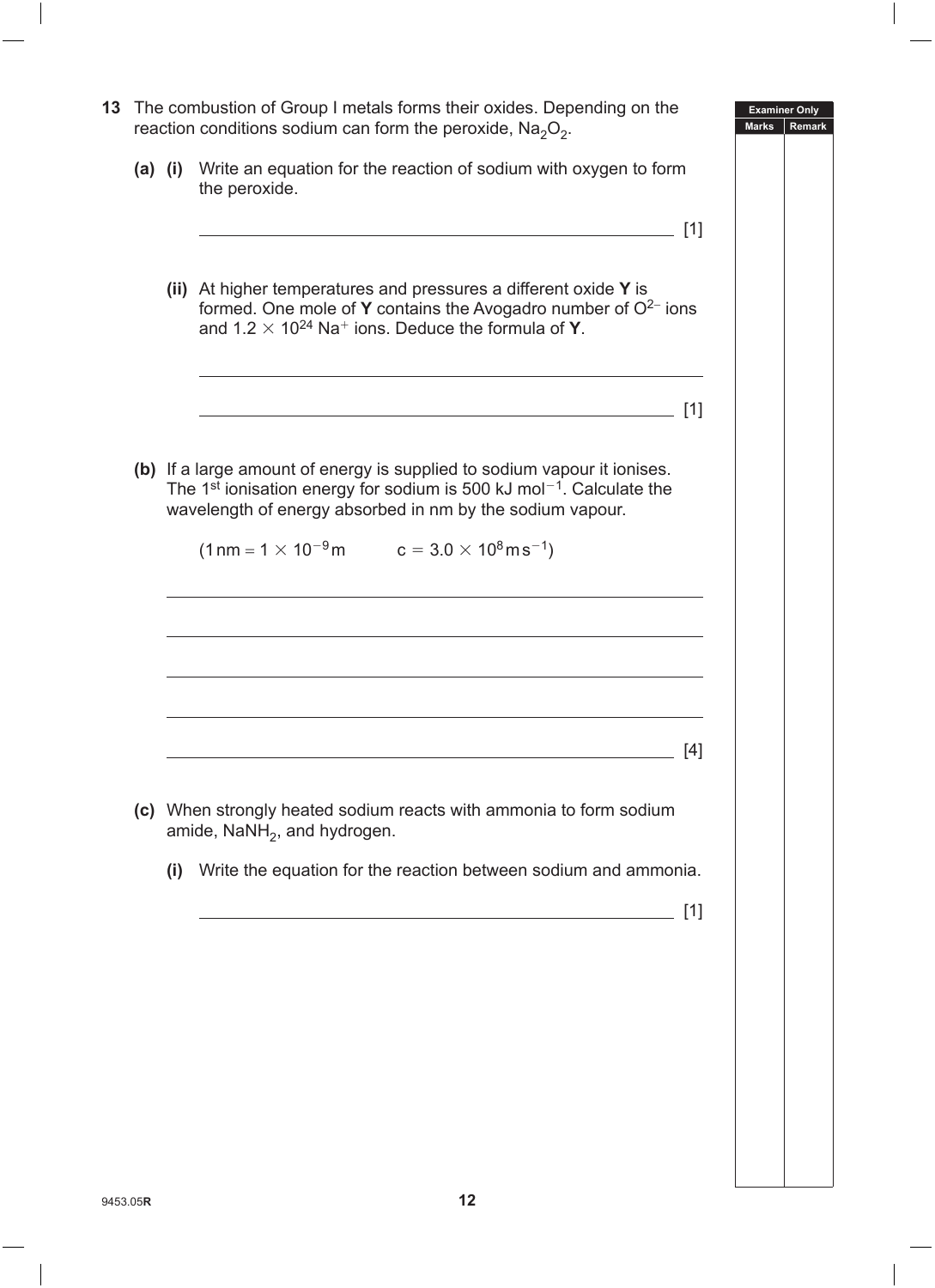**(ii)** Use the boxes below to give the electronic configuration of the N atom and the  $N^-$  ion.

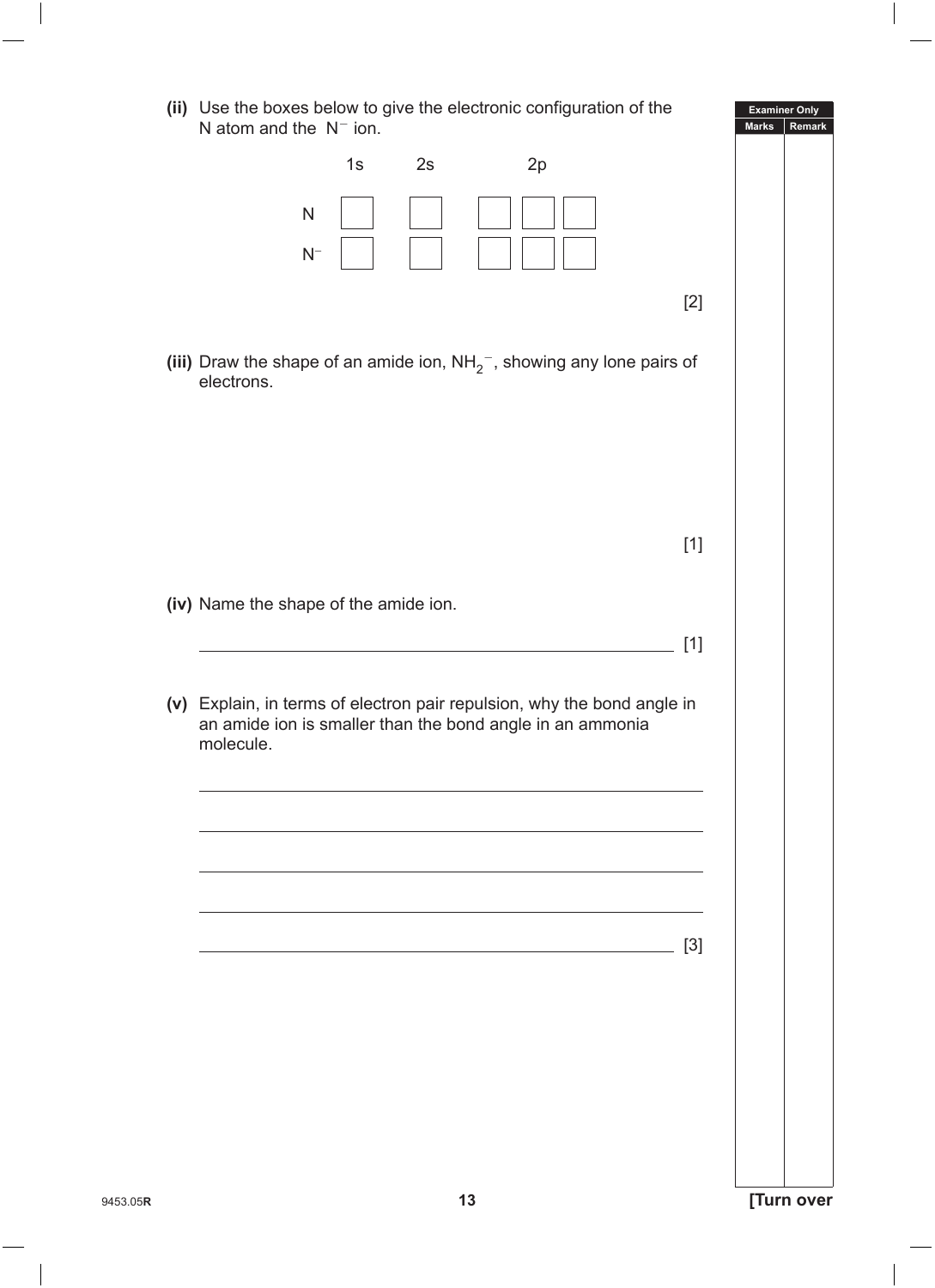**Examiner Only Marks Remark 14** Sodium carbonate is manufactured by the Solvay process. This is a two stage process. STAGE 1 Sodium hydrogencarbonate is formed.  $NaCl + NH<sub>3</sub> + CO<sub>2</sub> + H<sub>2</sub>O \rightarrow NaHCO<sub>3</sub> + NH<sub>4</sub>Cl$ STAGE 2 Sodium hydrogencarbonate is then thermally decomposed.  $2NaHCO<sub>3</sub> \rightarrow Na<sub>2</sub>CO<sub>3</sub> + H<sub>2</sub>O + CO<sub>2</sub>$ **(a) (i)** Calculate the number of moles of sodium hydrogencarbonate formed from 234kg of sodium chloride. [2] **(ii)** Calculate the maximum mass of sodium carbonate formed in kg.  $\sim$  [2] **(b)** Sodium carbonate can form a number of hydrates of formula  $Na<sub>2</sub>CO<sub>3</sub> xH<sub>2</sub>O.$  A 6.0g sample of hydrated sodium carbonate was dissolved in water and the solution made up to  $250 \text{ cm}^3$ . A  $25.0 \text{ cm}^3$ portion of this solution required 24.3 cm<sup>3</sup> of 0.2 mol dm<sup>-3</sup> sulfuric acid for complete reaction.  $Na_2CO_3 + H_2SO_4 \rightarrow Na_2SO_4 + H_2O + CO_2$ **(i)** Calculate the number of moles of sulfuric acid required for complete reaction.  $[1]$ **(ii)** Deduce the number of moles of sodium carbonate in 25.0cm3 of the solution. [1]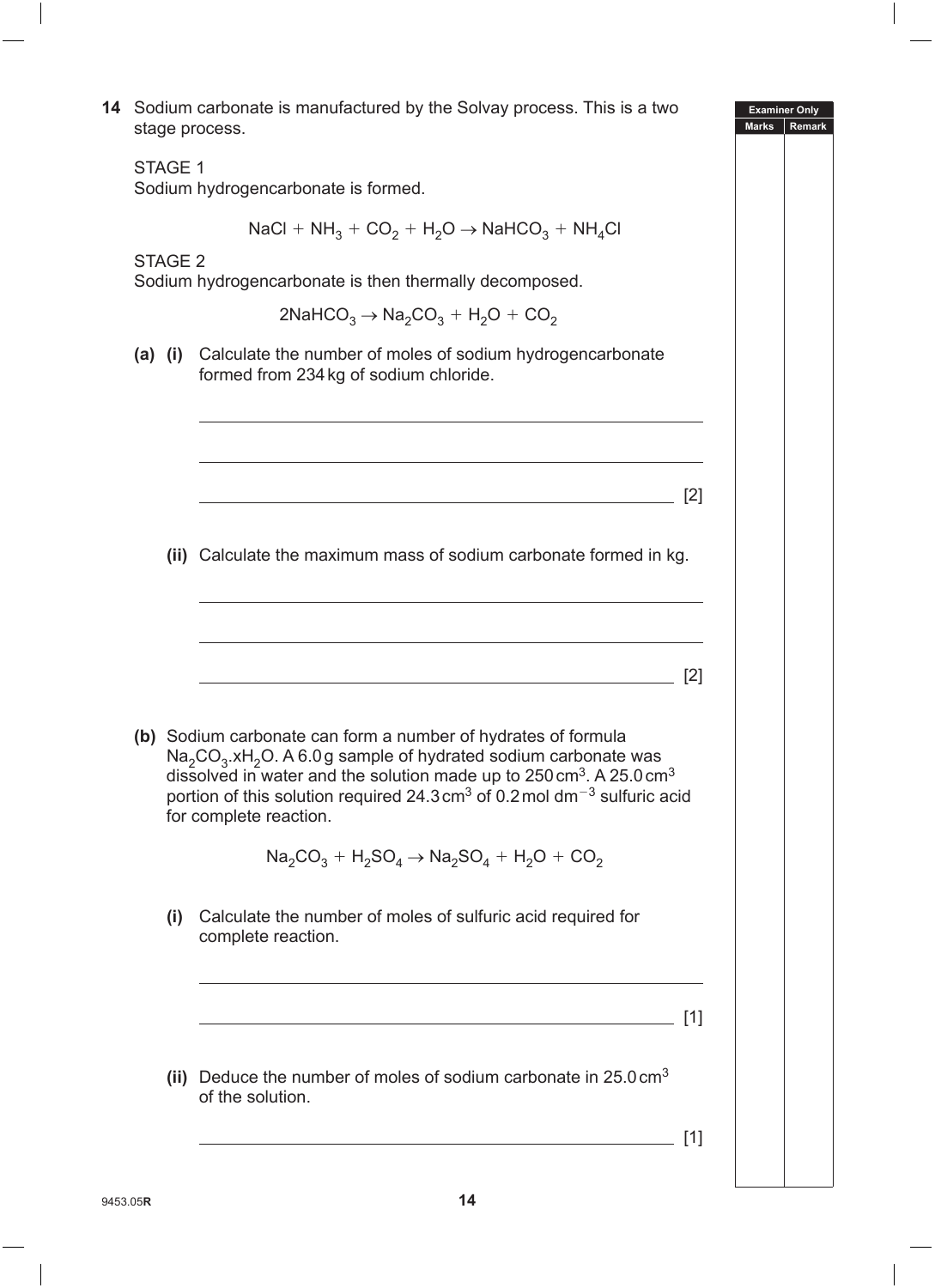|          |     | (iii) Calculate the number of moles of sodium carbonate in $250 \text{ cm}^3$<br>of solution.                                                                                             |       | <b>Examiner Only</b><br><b>Marks</b><br>Remark |
|----------|-----|-------------------------------------------------------------------------------------------------------------------------------------------------------------------------------------------|-------|------------------------------------------------|
|          |     | (iv) Calculate the relative formula mass of the hydrated sodium<br>carbonate.                                                                                                             |       |                                                |
|          |     |                                                                                                                                                                                           | $[1]$ |                                                |
|          |     | (v) Calculate the relative formula mass of anhydrous sodium<br>carbonate.                                                                                                                 |       |                                                |
|          |     | <u> 1980 - Andrea Stadt Britain, amerikansk politik (* 1958)</u><br><u> 1989 - Johann Stoff, deutscher Stoff, der Stoff, der Stoff, der Stoff, der Stoff, der Stoff, der Stoff, der S</u> | $[1]$ |                                                |
|          |     | (vi) Calculate the value of x.<br><u> 1989 - Johann Stoff, deutscher Stoffen und der Stoffen und der Stoffen und der Stoffen und der Stoffen und der</u>                                  | [1]   |                                                |
|          |     | (c) Water and carbon dioxide both contain polar bonds.                                                                                                                                    |       |                                                |
|          | (i) | Show the polarity of the carbon-oxygen bond and the<br>oxygen-hydrogen bond on the bonds drawn below.                                                                                     |       |                                                |
|          |     | $O-H$                                                                                                                                                                                     | $[2]$ |                                                |
|          |     | (ii) Suggest why the carbon dioxide molecule is non-polar.                                                                                                                                |       |                                                |
|          |     | <u> 1980 - Johann Barn, fransk politik (d. 1980)</u>                                                                                                                                      | $[1]$ |                                                |
|          |     | (iii) Explain why water changes to a gas at 100 °C.                                                                                                                                       |       |                                                |
|          |     |                                                                                                                                                                                           |       |                                                |
|          |     |                                                                                                                                                                                           | $[2]$ |                                                |
| 9453.05R |     | 15                                                                                                                                                                                        |       | [Turn over                                     |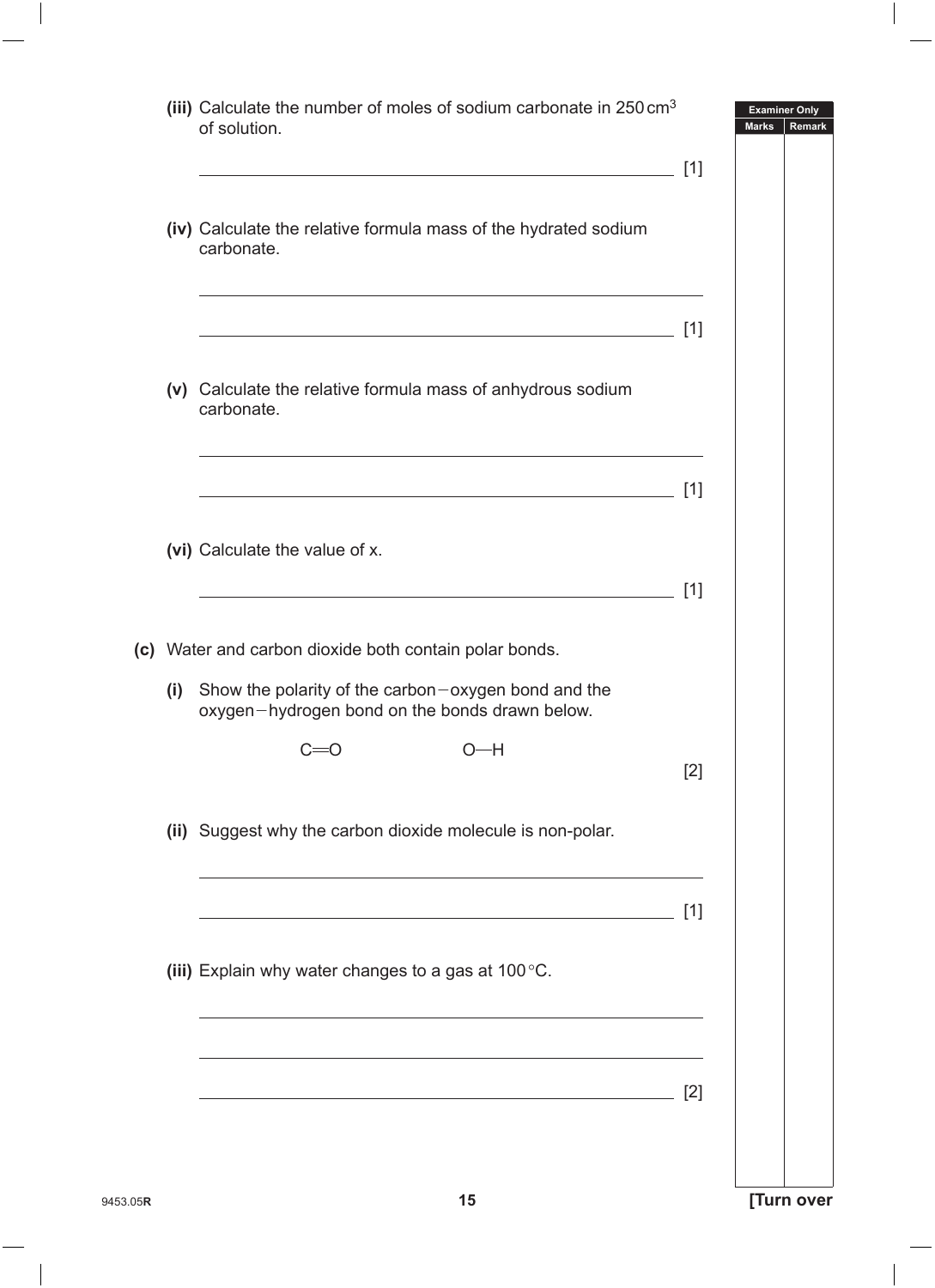**15** The table below shows some data about the halogens, Group VII.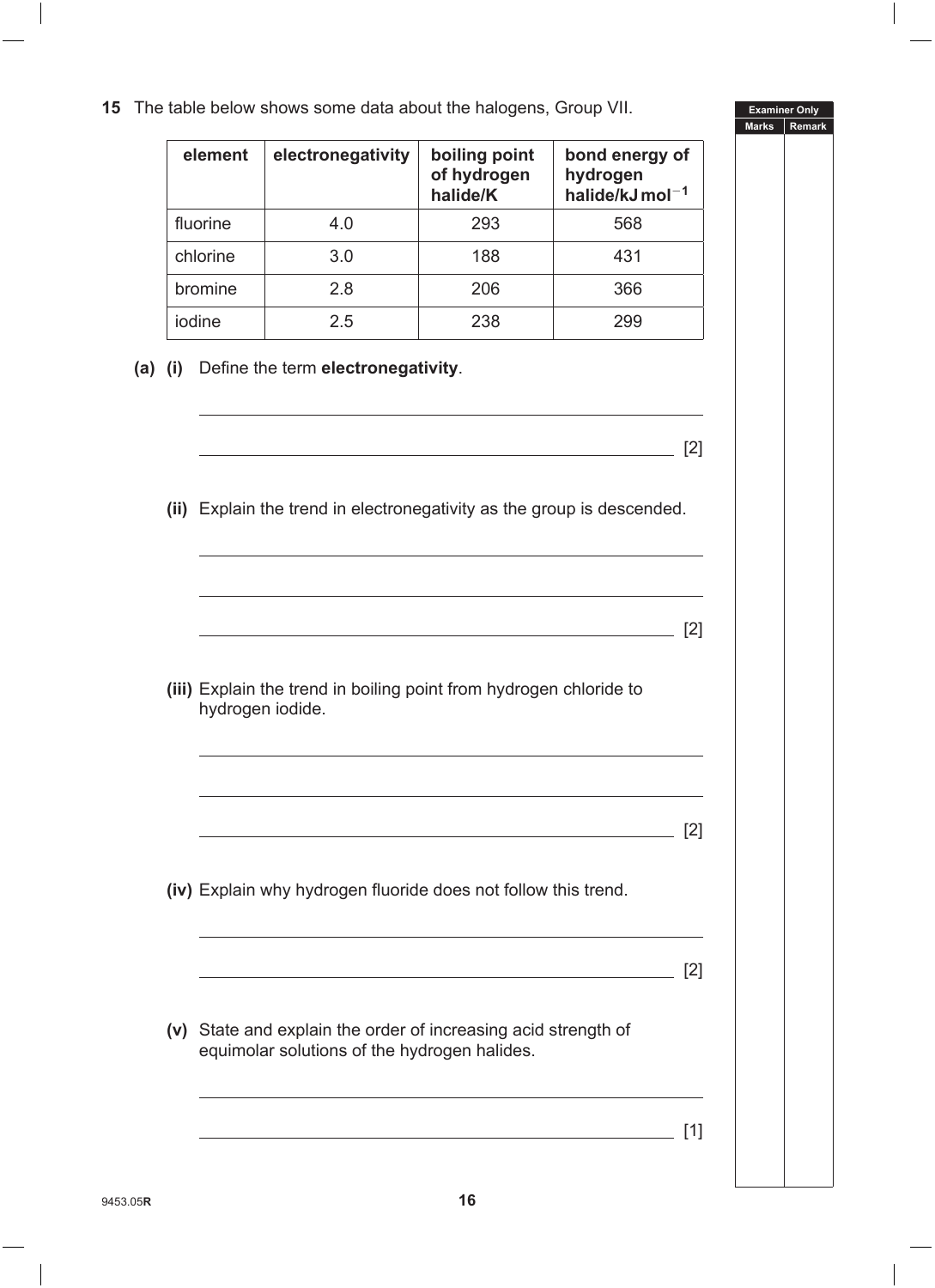|     | (b) Bromine water reacts with cold, dilute alkali as shown below:                                                                                 | <b>Examiner Only</b><br>Marks<br>Remark |
|-----|---------------------------------------------------------------------------------------------------------------------------------------------------|-----------------------------------------|
|     | $Br_2(aq) + 2OH^{-}(aq) \rightarrow Br^{-}(aq) + BrO^{-}(aq) + H_2O(l)$                                                                           |                                         |
| (i) | State the colour change observed during this reaction.                                                                                            |                                         |
|     | [2]                                                                                                                                               |                                         |
|     | (ii) State the oxidation states of bromine in the reaction and use them<br>to explain why this reaction is an example of disproportionation.      |                                         |
|     |                                                                                                                                                   |                                         |
|     | [4]                                                                                                                                               |                                         |
|     | (iii) Write the ionic equation for the reaction of bromine with hydroxide<br>ions to produce bromate(V), $BrO_3^-$ , ions.                        |                                         |
|     | [2]<br><u> 1989 - Johann Stein, marwolaethau a bhann an t-Amhain an t-Amhain an t-Amhain an t-Amhain an t-Amhain an t-A</u>                       |                                         |
|     | (c) Use the information below to identify N, O, P, Q and R.                                                                                       |                                         |
| (i) | When silver nitrate solution is added to a solution of a potassium<br>halide, N, a yellow solid is formed.                                        |                                         |
|     |                                                                                                                                                   |                                         |
|     | (ii) When concentrated sulfuric acid is added to a solid potassium<br>halide O, a red-brown gas P and two colourless gases Q and R<br>are formed. |                                         |
|     |                                                                                                                                                   |                                         |
|     |                                                                                                                                                   |                                         |
|     |                                                                                                                                                   |                                         |
|     |                                                                                                                                                   |                                         |